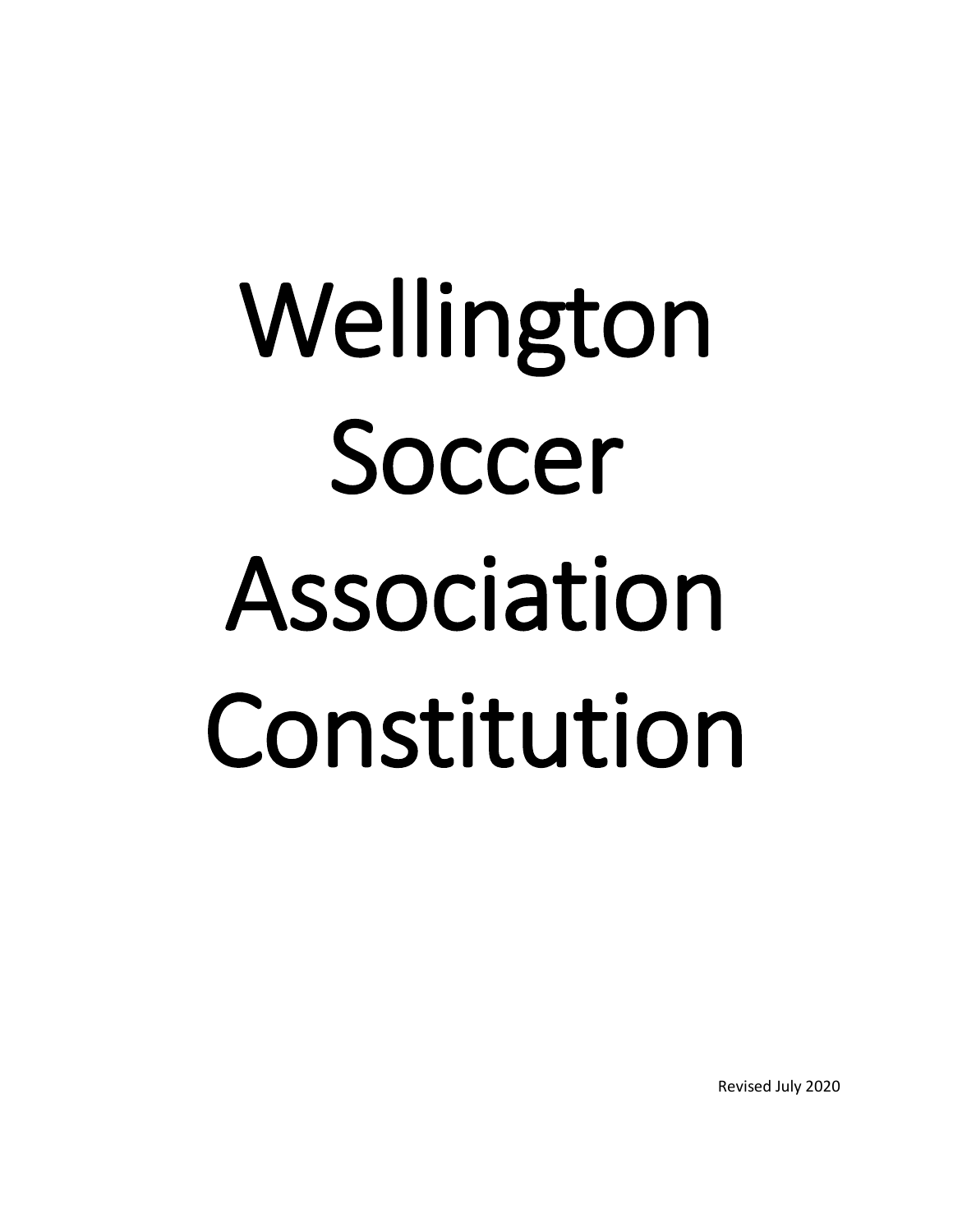# Article I

#### Name

The name of the organization shall be The Wellington Soccer Association herein after referred to as WSA.

# Article II

### Mission Statement

The Association shall govern organized soccer for the Wellington area for the purpose of building mind, body, and self-esteem through sportsmanship, education, skill, teamwork, exercise, and enjoyment.

It is our commitment to benefit the majority of Wellington youth, not the talented few. Our organization shall stress maximum participation, regardless of ability, and as much as is possible, evenly balanced competition.

It shall be our goal to ensure minimum pressure on our youth players from coaches, spectators, and parents.

# Article III

### Provisions

- A. The WSA shall be a NOT FOR PROFIT organization.
- B. The WSA shall provide adult supervised, organized soccer for the youth residing in, but not restricted to the Wellington area.
- C. WSA income shall be used for operating expenses for the organization and in no way will financially benefit its officers or members.
- D. WSA is non-political in nature and shall not attempt to participate in or influence political campaigns or legislation.
- E. WSA shall not discriminate on the basis of race, color, creed, or religious affiliation.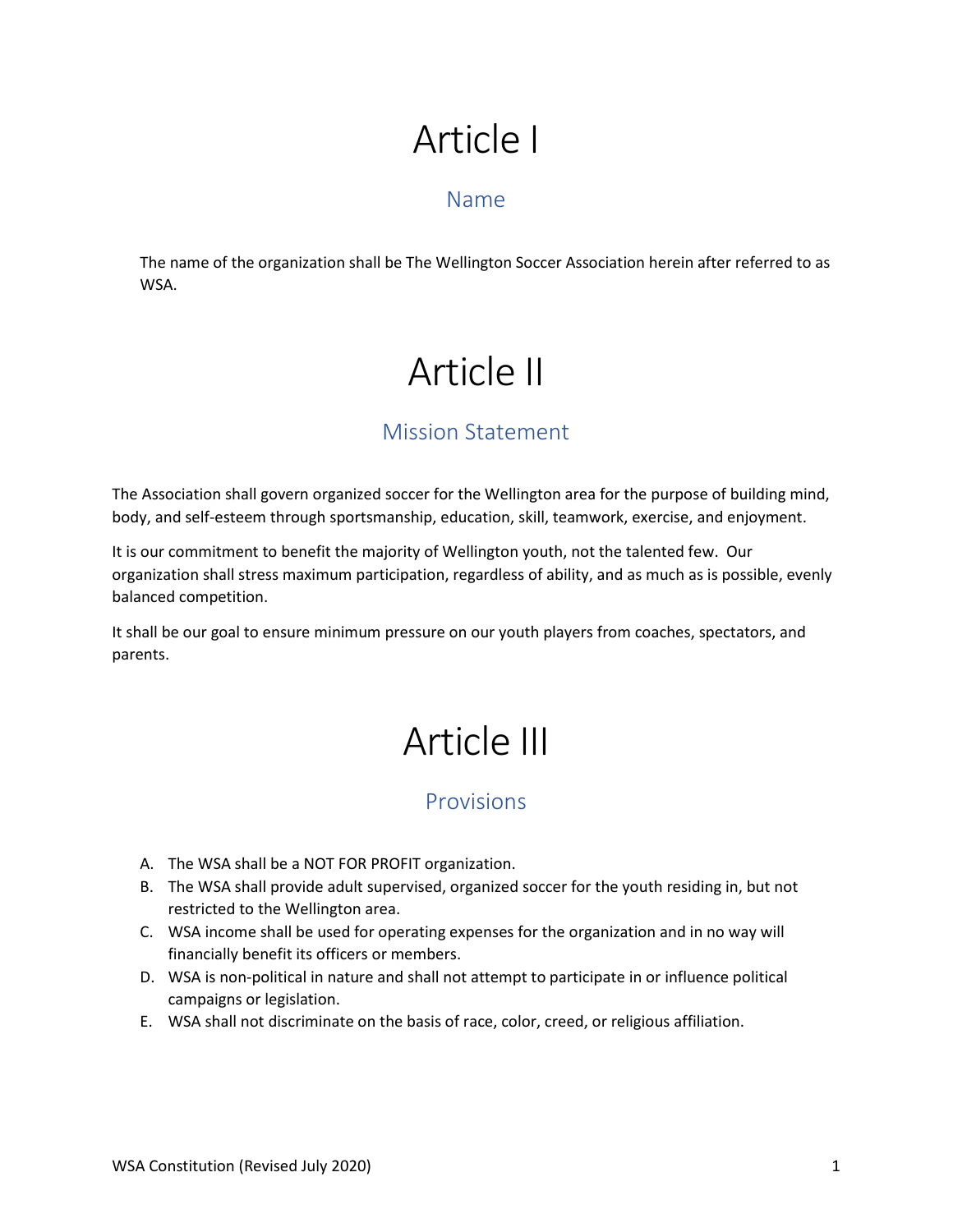# Article IV

### Affiliation

The WSA shall be affiliated with the Ohio Youth Soccer Association North (OYSAN), the Lorain County Soccer League (LCSL), the Northern Ohio Girls Soccer League (NOGSL), and the American Amateur Soccer League (AASL) and shall follow the rules that each have set forward for all outdoor participation. All teams shall play under the name Wellington Soccer Association.

# Article V

# Membership

Voting membership in WSA shall consist of parents, and/or guardians of registered players. All WSA registered coaches, registered referees, and existing members of the Executive Board shall be voting members of WSA providing they are at least 18 years of age. Voting membership in WSA entitles the person to vote on the selection of officers, committee chairs, and organizational issues not limited to the executive board specified herein.

### Resignation of Membership

Any member may resign at any time by submitting a written resignation to the Executive Board, but such resignation shall not relieve any member of liability for any dues or other charges that may have occurred or that are unpaid at the time when such resignation is filed. Furthermore, resignation from membership shall not give any right to refund of any and all dues or other charges that were paid at the time of said resignation.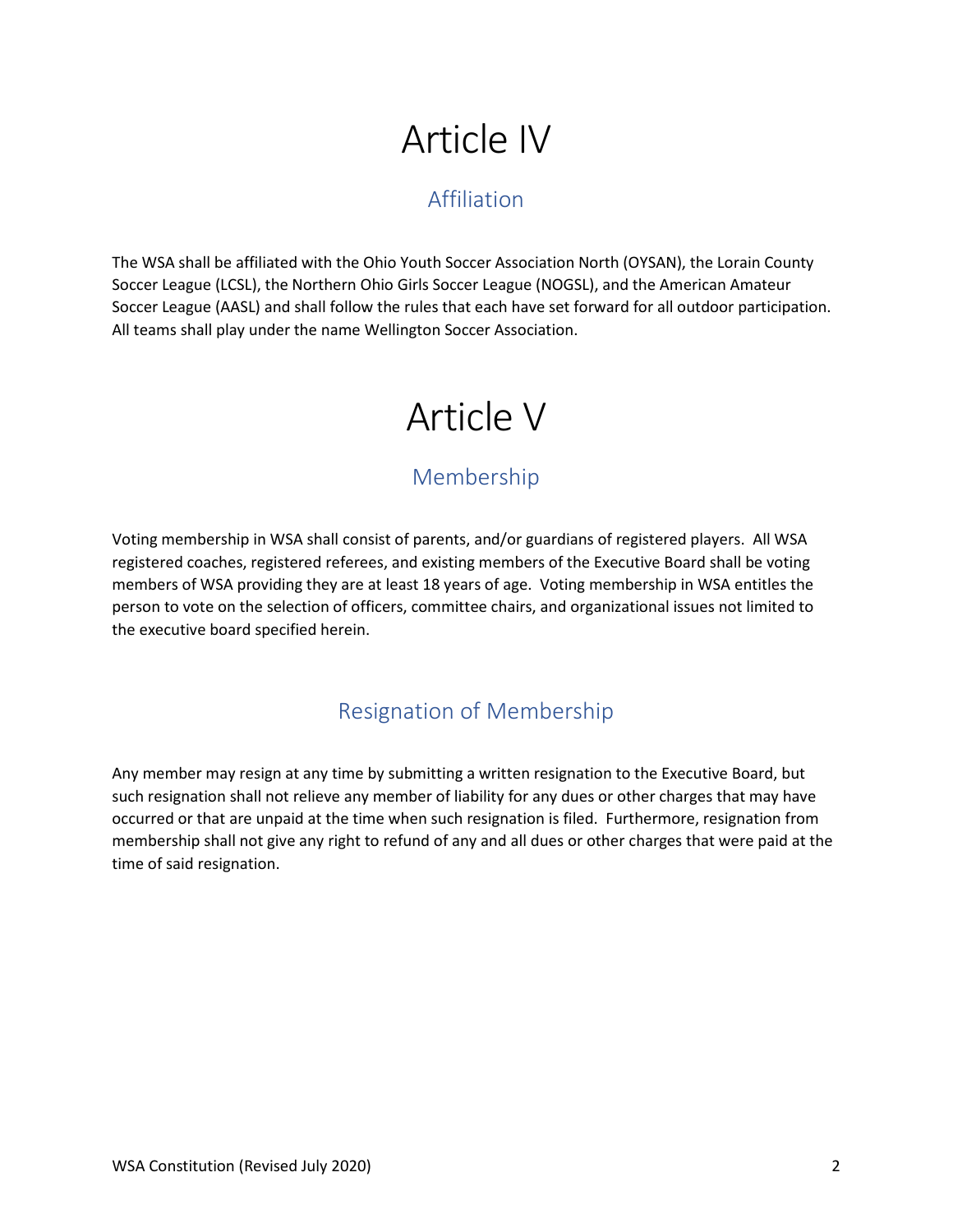### Termination of Membership

If any person being a member of WSA shall at any time be guilty of any act prejudicial to the Association or to the purposes and policies for which it was formed, conduct themselves in such a manner as to bring disfavor and ill-will to the Association, or act inconsistently with the qualifications of membership set forth in this Article, said person may have their membership terminated. As shall be determined in the opinion of a majority of the Executive Board at a designated time, not less than ten days after such notification, at which time, said member shall be given a hearing. Only by two-thirds vote of all of the Executive Board members present at said meeting may the membership of such person be terminated. Such termination shall not relieve any member from the liability for any dues or other charges that have occurred or that are unpaid at the time when such termination is effective. Furthermore, termination from membership shall not give any right to refund of any dues or other charges that were paid at the time of said termination.

# Article VI

#### Officers – Executive Board

#### Executive Board

- A. WSA shall be governed by the Executive Board.
- B. Each member of the Executive Board shall have voting power at meetings. No proxy votes are permitted and all business of the WSA shall be conducted at regularly scheduled meetings or at Special Executive Board meetings, held pursuant to this Constitution, a minimum of one monthly meeting of the Executive Board.
- C. Prior to adjournment of each meeting of the Executive Board, the Board shall determine the date, time, and site of the next meeting and shall have the power, pursuant to the by-laws of this Constitution, to call Special Executive Board Meetings.
- D. Membership on the Executive Board consists of:
	- 1. President
	- 2. Vice-President
	- 3. Secretary
	- 4. Treasurer
	- 5. Registrar
	- 6. Sportsmanship Director
	- 7. Coaching Director
	- 8. In-House Director
- E. A quorum of the Executive Board shall consist of two-thirds of its members and the Board shall do business by majority vote of the members present.
- F. By-Laws shall be established by the Executive Board.
- G. The Executive Board shall have authority to create any and all Support Service Committees deemed necessary and shall determine the extent of the authority of said committees.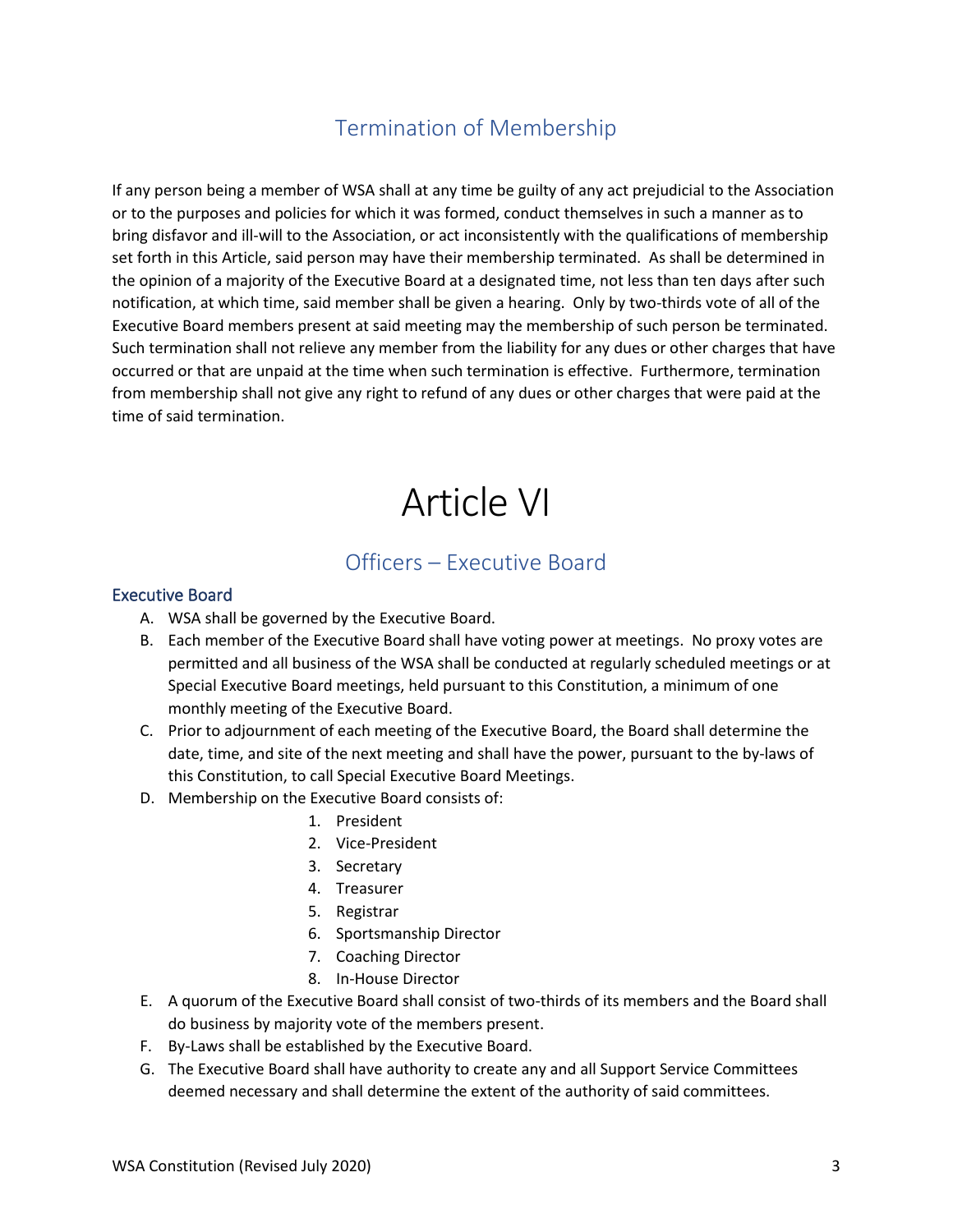- H. No individual may make commitments for the Wellington Soccer Association nor provide any information about Wellington Soccer Association to outside organizations without approval of the Executive Board. (e.g. mailing lists, financial commitments, use of logo, etc.)
- I. The Executive Board shall meet to schedule any Special Public Membership meetings within three days of a request and shall schedule said Special General Membership meetings within ten days of receipt of said request.
- J. The Executive Board shall be empowered except where restricted by Law to contract for any services required by the League.
- K. WSA income shall be used for operating expenses. All expenditures in excess of \$50.00 to any member of the Executive Board must be approved by two-thirds of the Board.
- L. Any expenditure of funds over and above budgeted levels shall be approved by two-thirds of the Executive Board.
- M. The Executive Board shall recommend to the membership passage or rejection of any proposal pursuant to Termination of Membership or Changes in Articles.
- N. The Executive Board shall approve or reject the nomination of any Chairperson of any Support Services Committee.
- O. The Executive Board shall have no power to take any action not specified in this Constitution.

#### **Officers**

**President** (elected for two year term on odd numbered years)

Duties:

- A. Responsible for overall management of WSA.
- B. Presides over meetings of the board and general membership.
- C. Serves as ex-officio member of all committees.
- D. Appoints special committees as needed.
- E. Provide policy direction for WSA.
- F. Establishes administrative procedures to ensure club policies are carried out.
- G. Represent or designate a representative in meetings with which WSA is affiliated or has a business interest.
- H. Shall be a voting member of the Executive Board.

**Vice President** (elected for two year term on even numbered years)

Duties:

- A. Assist President and fulfill responsibilities in the absence of the President.
- B. Assume duties of any board member who resigns or is removed from the position on the WSA board.
- C. Works with In-House director in the development of soccer for all players under 7 years of age.
- D. Responsible for field scheduling/compliance, goal safety enforcement.
- E. Shall be a voting member of the Executive Board.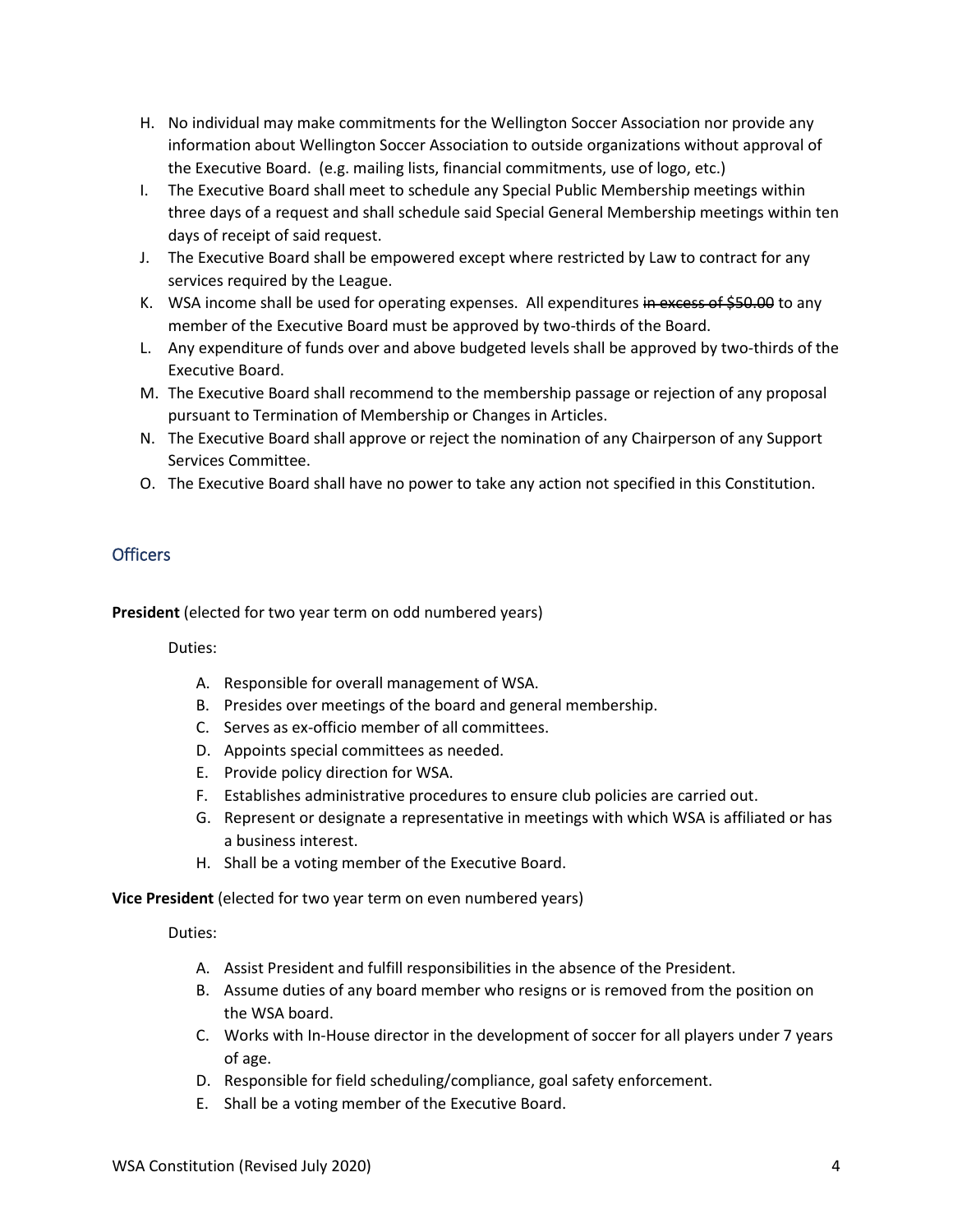**Treasurer** (elected for two year term on even numbered years)

Duties:

- A. Serves as chief financial officer of WSA with responsibility for all funds.
- B. Maintain records for all income and expenses authorized by the Board.
- C. Prepare financial records using generally accepted accounting principles to be presented at Board and general membership meetings.
- D. Present an annual financial statement to the general membership.
- E. Recommend fees for league play based on projected costs.
- F. Responsible for insuring that all federal and state forms are filed in the specific time frames.
- G. Shall be a voting member of the Executive Board.

**Secretary** (elected for two year term on odd numbered years)

Duties:

- A. Record minutes and attendance of meetings of WSA Board and general membership meetings.
- B. Send minutes to Board members no later than two weeks after each meeting, via E-Mail.
- C. Have charge of this Constitution, and responsibility for timely updating of any amendments to the document.
- D. Keep current record of Association membership containing names, address, phone numbers, and e-mail address when possible.
- E. Assists the Publicity Director in the dissemination of information regarding WSA activities.
- F. Prepares meeting agendas.
- G. Shall be a voting member of the Executive Board.

**Registrar** (elected to a two year term on even numbered years)

Duties:

- A. Maintain registration records for all players and coaches within WSA and affiliates.
- B. Shall set up and chair a committee to handle registration, set dates and times for registration, and set registration deadlines that provide sufficient time to meet deadlines set by affiliate leagues.
- C. Submit list of eligible players, separated by age and gender, to the rostering committee for rostering of teams.
- D. Submit team commitments to the appropriate leagues in the Spring and Fall of each year, by each league's predetermined deadlines.
- E. Maintain record of all Risk Management (Kidsafe) forms for all coaches.
- F. Maintain current licensing information for all coaches within WSA.
- G. Shall be a voting member of the Executive Board.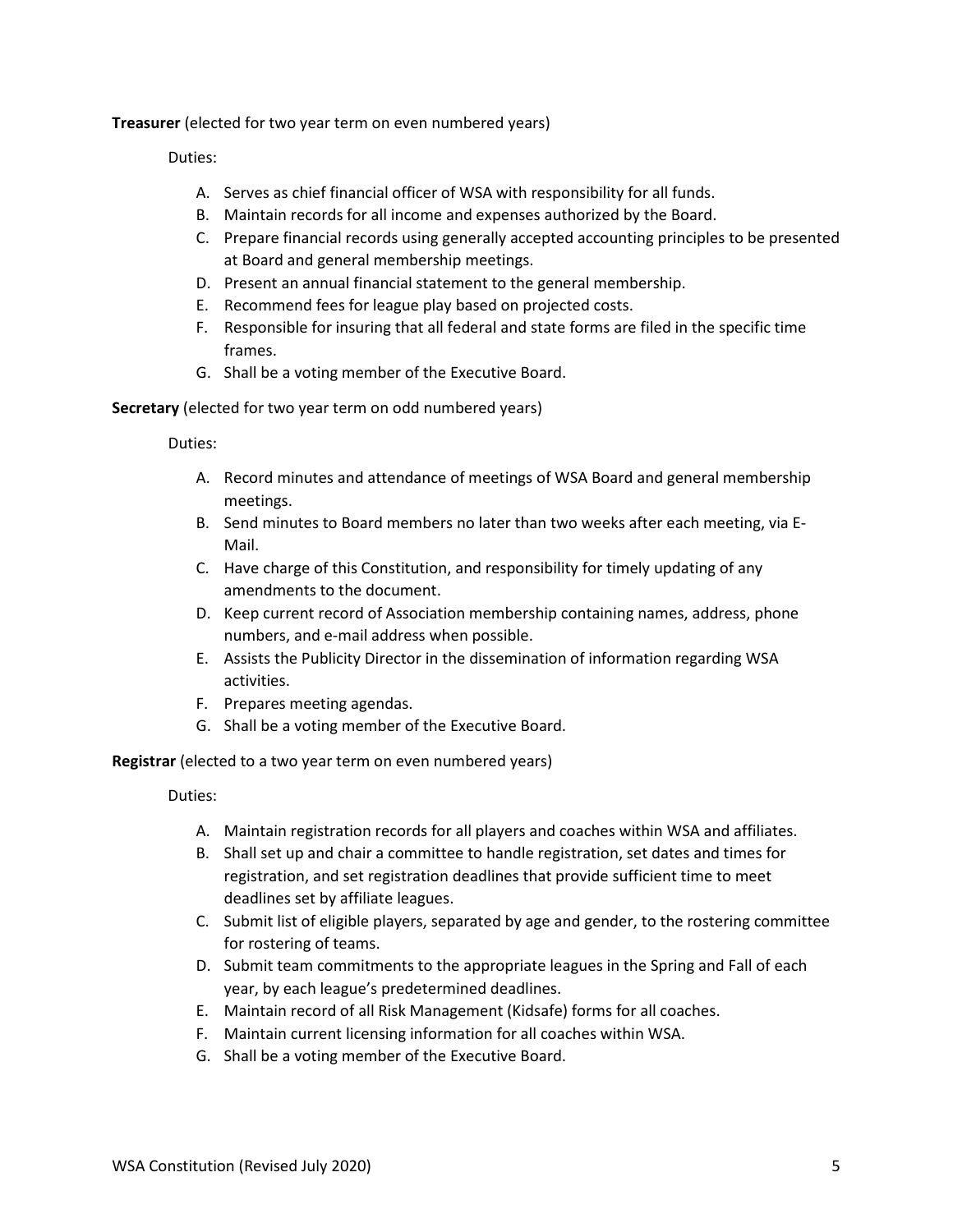#### **Sportsmanship Director** (elected to a two year term on odd numbered years)

Duties:

- A. Field all complaints dealing with the action of players, coaches, and spectators (from opposing communities included) participating in WSA games and events.
- B. Investigate any claims of misconduct pertaining to any player, coach, or spectator involved in WSA play within 7 days of complaint.
- C. Present all findings to the WSA board within 10 days, with any pertinent documentation for judgement and decision by the Executive Board.
- D. Inform all parties involved in the dispute , of WSA Executive Board findings in any disciplinary actions.
- E. Notify any individual, in writing via USPS certified mail, in the event of Disciplinary action or suspension within 7 days of Executive Board decision.
- F. Maintain records of any actions taken by the board involving WSA members for reference in the even of any further complaints.
- G. Shall be a voting member of the Executive Board.

Coaching Director (elected to a two year term on even numbered years)

#### Duties:

- A. Charged with scheduling of all coaches for appropriate licensing courses.
- B. Keeps records of Wellington coaches who attend licensing courses, with name, date of licensing and level of license.
- C. Investigates claims of coaching misconduct and presents findings to Board for final judgement.
- D. Works with the In-House director in conducting coaching clinics for new coaches.
- E. Shall be a voting member of the Executive Board.

In-House Director (elected to a two year term on odd numbered years)

Duties:

- A. Works with the Registrar during registration and handles registration of all players under 8 years of age.
- B. Sets up rosters for all teams, taking in to consideration gender and age when possible.
- C. Recruits coaches and assistants and ensures that they complete Risk Management requirements and submits certificates to Registrar for filing.
- D. Creates practice and game schedules ensuring that each team has a minimum of two practices and 8 games per season and provides electronic or paper copies of the schedules to the Vice President two weeks prior to the beginning of the season.
- E. Shall be a voting member of the Executive Board.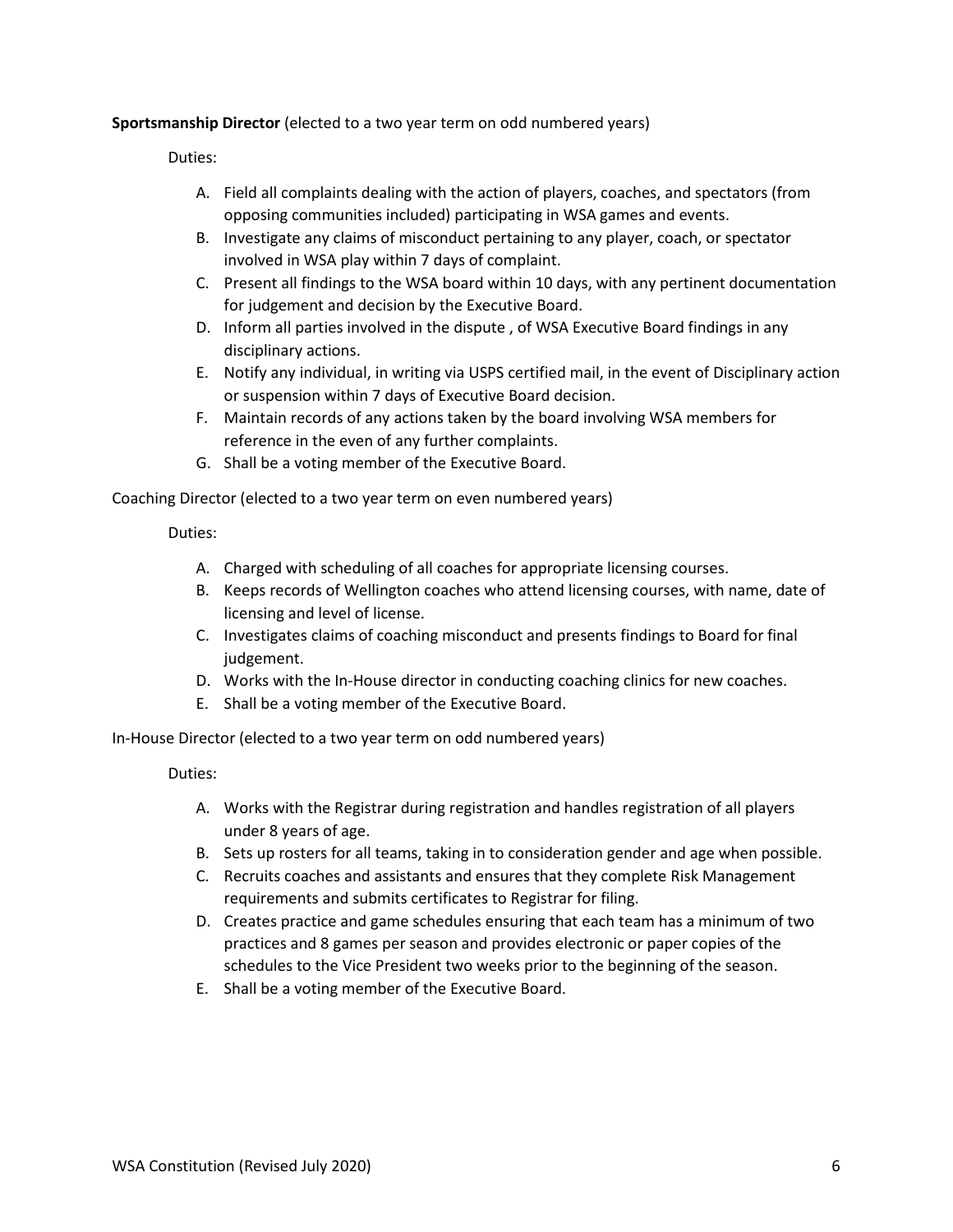# Article VII

### Candidates and Elections

- A. A nominating committee consisting of the Vice President and two other people appointed by the Vice President shall report to the Executive Board a slate of candidates prior to the October meeting of the Executive Board. The Executive Board shall, at its October meeting, accept nominations from the committee and shall determine a slate of candidates and publish said slate to the membership prior to the general membership meeting in November.
- B. Nominations may be submitted by motion of a member from the floor at the October meeting, provided consent of the nominee has been obtained prior to the nomination.
- C. All members in good standing for at least one full year are eligible to hold elected office.
- D. All nominees shall be a minimum of 18 years old.
- E. Election to office will be by majority vote of those present and eligible to vote at the November meeting.
- F. Term of office will begin immediately upon election and will continue until the following elections.

# Article VIII

### Executive Board Vacancies

The President shall nominate candidates to fill vacancies on the Executive Board if none have been nominated with the concurrence of a majority of the Executive Board.

# Article IX

### Annual Meeting

The annual meeting of the registered members shall be held in November of every year at a time and place designated by the Executive Board.

Notice of the annual meeting shall be given to all voting members of the WSA no less than three weeks prior to the annual meeting.

All positions up for election shall be included in the notice.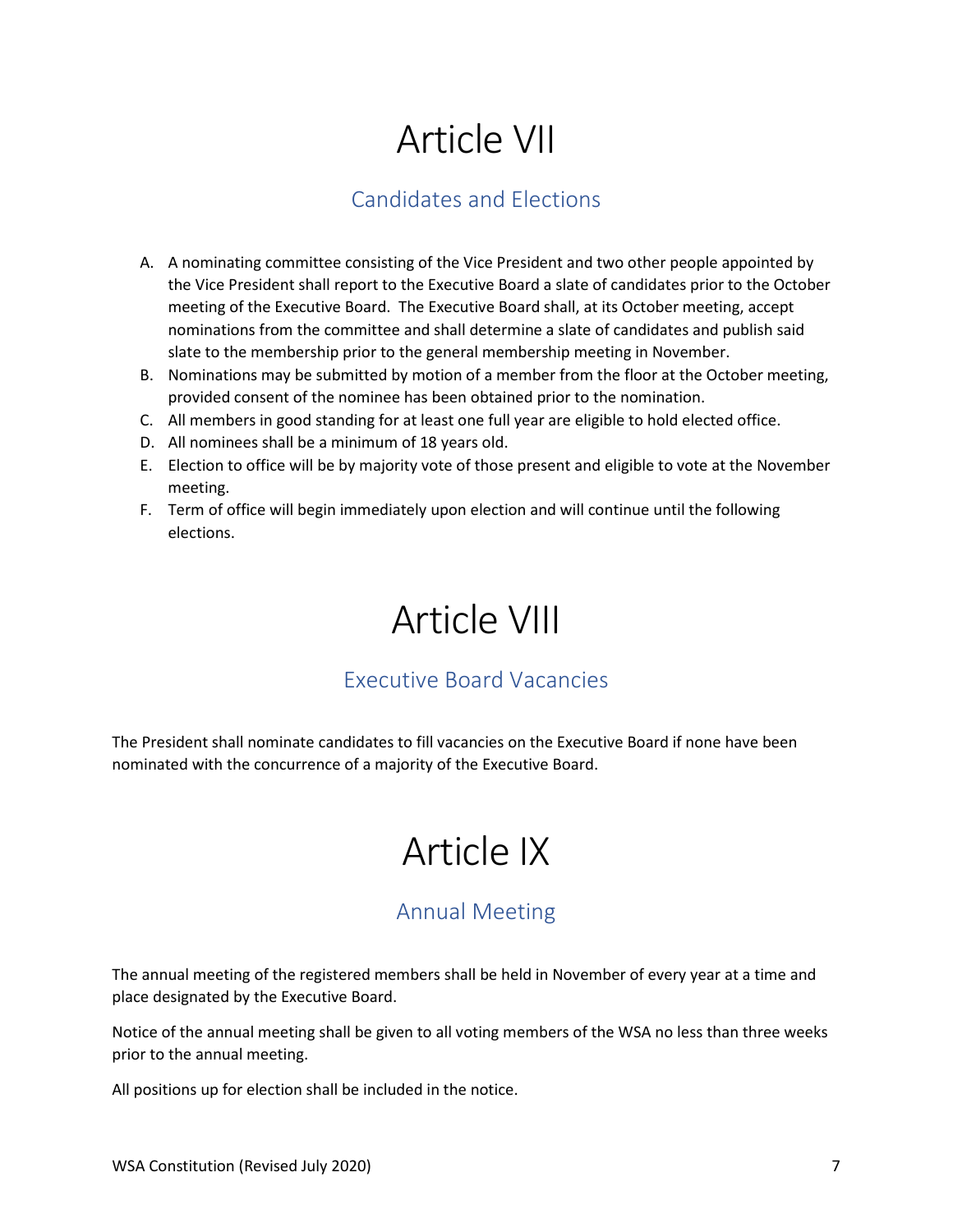# Article X

### Special Meeting

Special meetings of the Executive Board may be held at such time, date, and place in the Wellington District, as may be ordered by the President, or upon the call of three or more members of the board, giving the objective thereof, and any such order or call shall be presented to the Secretary of the Association for the purpose of giving notice thereof.

# Article XI

### Attendance

Board members shall be removed from their positions due to accumulation of two unexcused absences from regularly scheduled meetings during their terms. Absences are excused by contacting the President or Secretary, prior to the regularly scheduled meeting to be missed.

# Article XII

### Order of Business

#### Section I. Roberts Rule of Order

The meetings of the General membership and Executive Board shall be governed by the Roberts Rule of Order. If there is a conflict between a provision in this Constitution and Roberts Rule of Order, the provision of this Constitution shall take precedence.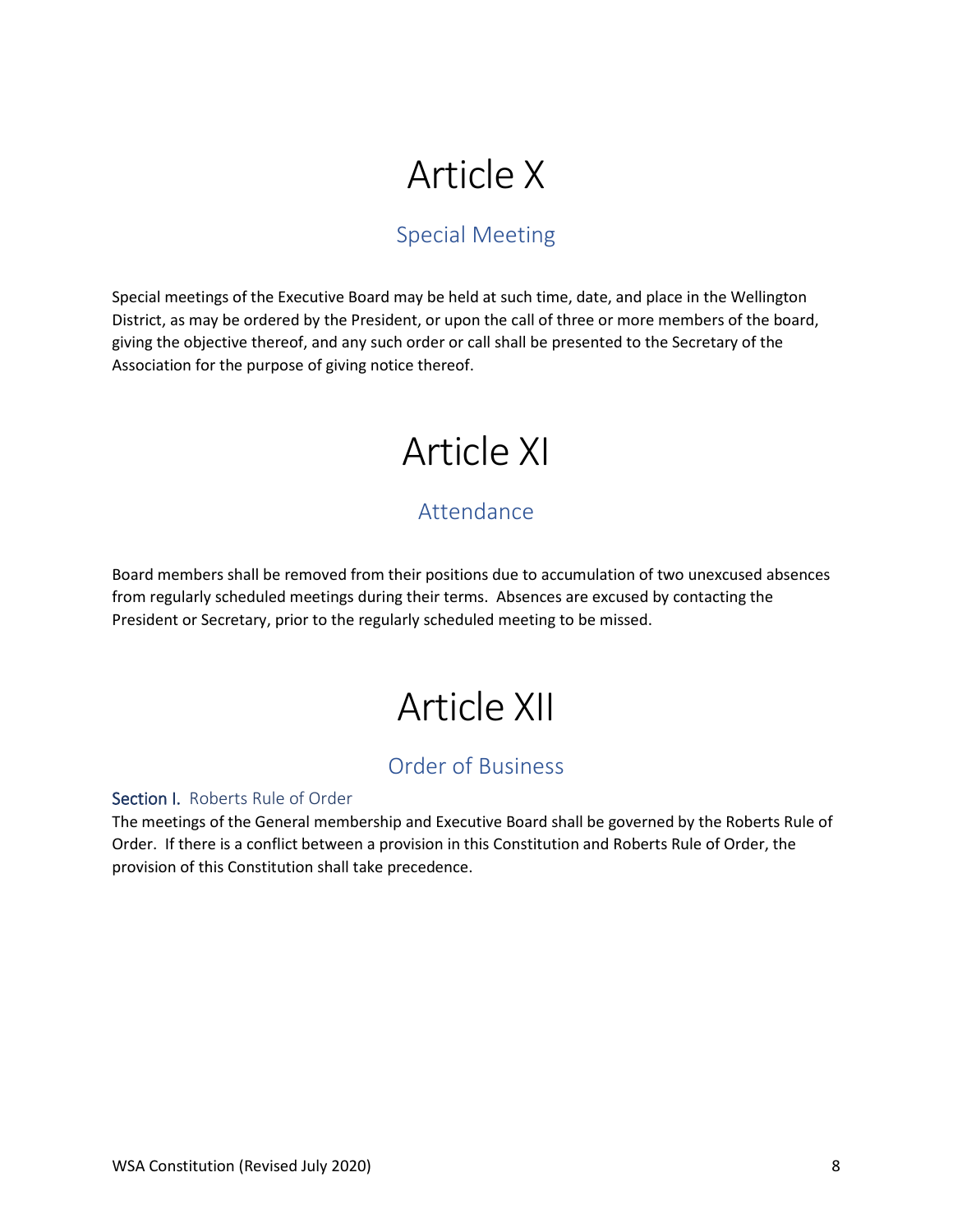#### Section II. Agenda

Pursuant to Article VI of this Constitution, the Secretary will draft an agenda before each Wellington Soccer Association (WSA) public meeting. Sufficient copies of the agenda will be made available to Executive Board members, coaches, and guests.

At the close of the monthly WSA meeting, the President or person presiding over the meeting in the President's absence will ask for topics of discussion for inclusion in the agenda for the next public meeting. Additional agenda items can be made to the Secretary personally, or through an Executive Board member. All agenda items must be submitted no later than three days prior to the monthly WSA public meeting. Copies of the agenda will be kept on file with the league Secretary.

Meetings will be held on a monthly basis at a time and place that allows for maximum participation of all Executive Board members.

# Article XIII

#### Committees / Misc Positions

The general functions and responsibilities of the various standing committees of the Wellington Soccer Association are herein stated. The committees' functions and duties shall include, but not necessarily be limited by those stated. Other standing and special committees may be organized from time to time by action of the Executive Board as required. All committee chairpersons shall be members of the Wellington Soccer Association, shall be appointed by the President, and shall be approved by the Executive Board for a one (1) year term. The committee chairpersons shall then appoint committee members. The Executive Board shall annually review and revise any and all guidelines for both standing and special committees.

#### Coaches Committee

The Coaches Committee shall be responsible for recruiting, maintaining, and training the coaching staff. The committee shall be chaired by the Coaching Director. The Committee shall give a copy of all Club By-Laws and Operational rules to the coaches. The Coaches Committee will provide coaching clinics throughout the year as needed. The committee will schedule coaches for the appropriate licensing courses and forward completed certificates to the Registrar. The committee shall recommend to the Board the procurement of publications and any media that supports the educational goals of WSA. The committee shall meet with all coaches before each season to go over any new information, and address all training issues.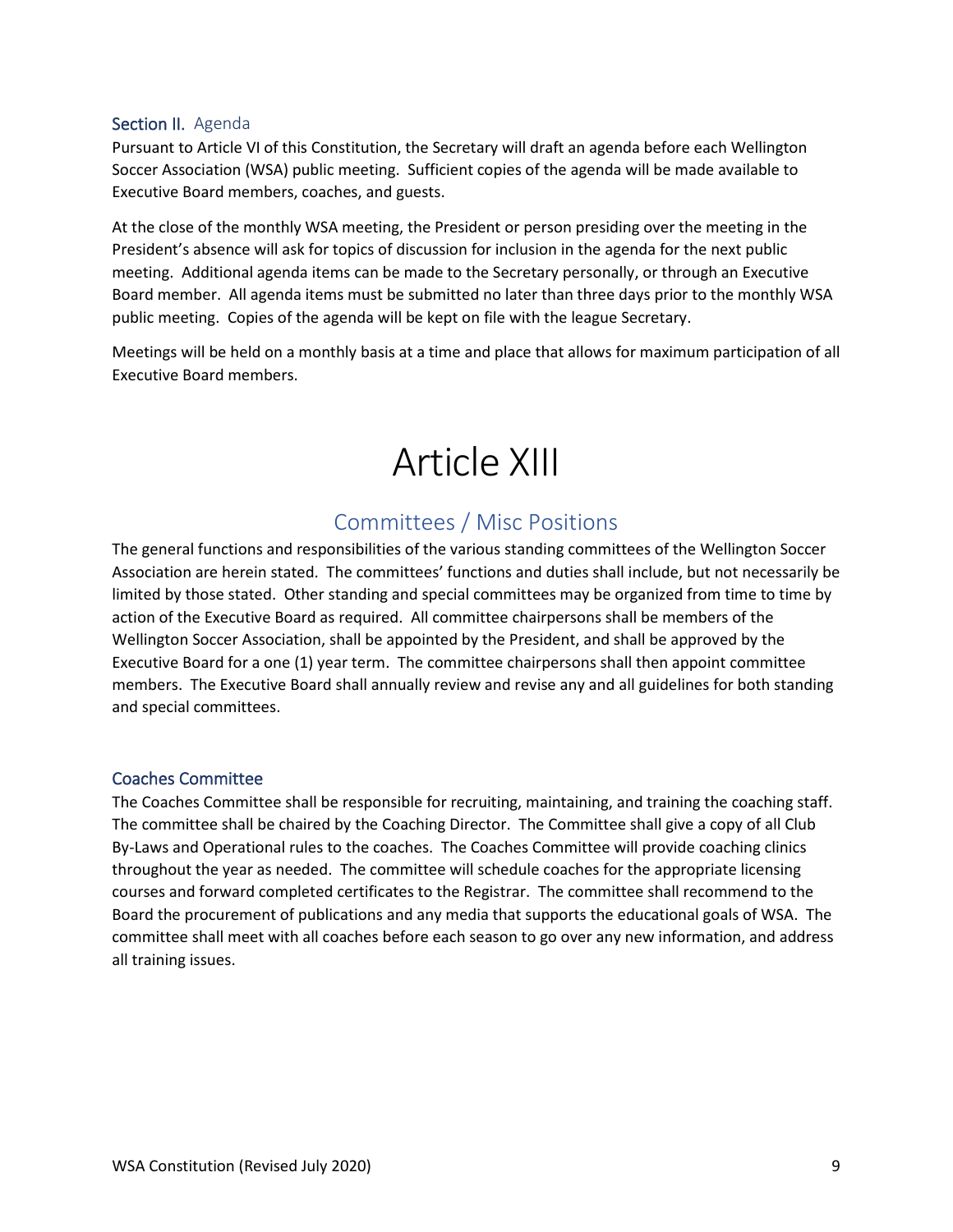#### Uniform Committee

The Uniforms Committee shall be responsible for all WSA owned uniforms and shall act as the Club purchasing agent for such uniforms. When needed, the committee shall obtain at least three (3) bids for uniforms, which shall be submitted to the Executive Board for approval. The committee chair will maintain an inventory of uniforms for the players, fill orders, collect monies and submit to Treasurer.

#### Fields/Equipment Committee

The Fields/Equipment Committee shall be responsible for the following equipment of WSA: balls, ball bags, goalie shirts and gloves, first aid kits, ice packs, pennies, cones, flat cones and any other such items that would be provided to coaches for the Fall/Spring seasons. All equipment should be labeled WSA for proper identification. The committee chair shall keep proper inventory records for such equipment. The committee chair shall be responsible for the purchase of necessary equipment used by WSA to include all of the above equipment plus goals, nets, and any other field equipment deemed necessary. All purchases must be approved by the Executive Board with copies of receipts and packing slips provided to the Treasurer. All ball bags, once assigned, will be required to be signed for by the accepting coach.

The Fields/Equipment Committee shall be responsible for all soccer fields, foals, nets, and goal accessories. They will ensure that all nets are removed at the end of the Fall season and installed before practices start in the Spring. The committee chair is responsible to schedule practices and resolve time/space conflicts. The chair will make the determination whether a field is playable or not in times of inclement weather and notify the appropriate league representatives when it is determined that the fields are unplayable within the time frames set by each league.

#### Fundraising Committee

The Fundraising Committee shall be responsible for raising funds and supervising and coordinating all ongoing and special fundraising projects. The committee shall be responsible for all concession stands to include purchasing and maintaining inventory, price setting, and collection of all monies and providing the Treasurer with all receipts and funds. All fundraising activities must be approved by the Executive Board prior to commencing.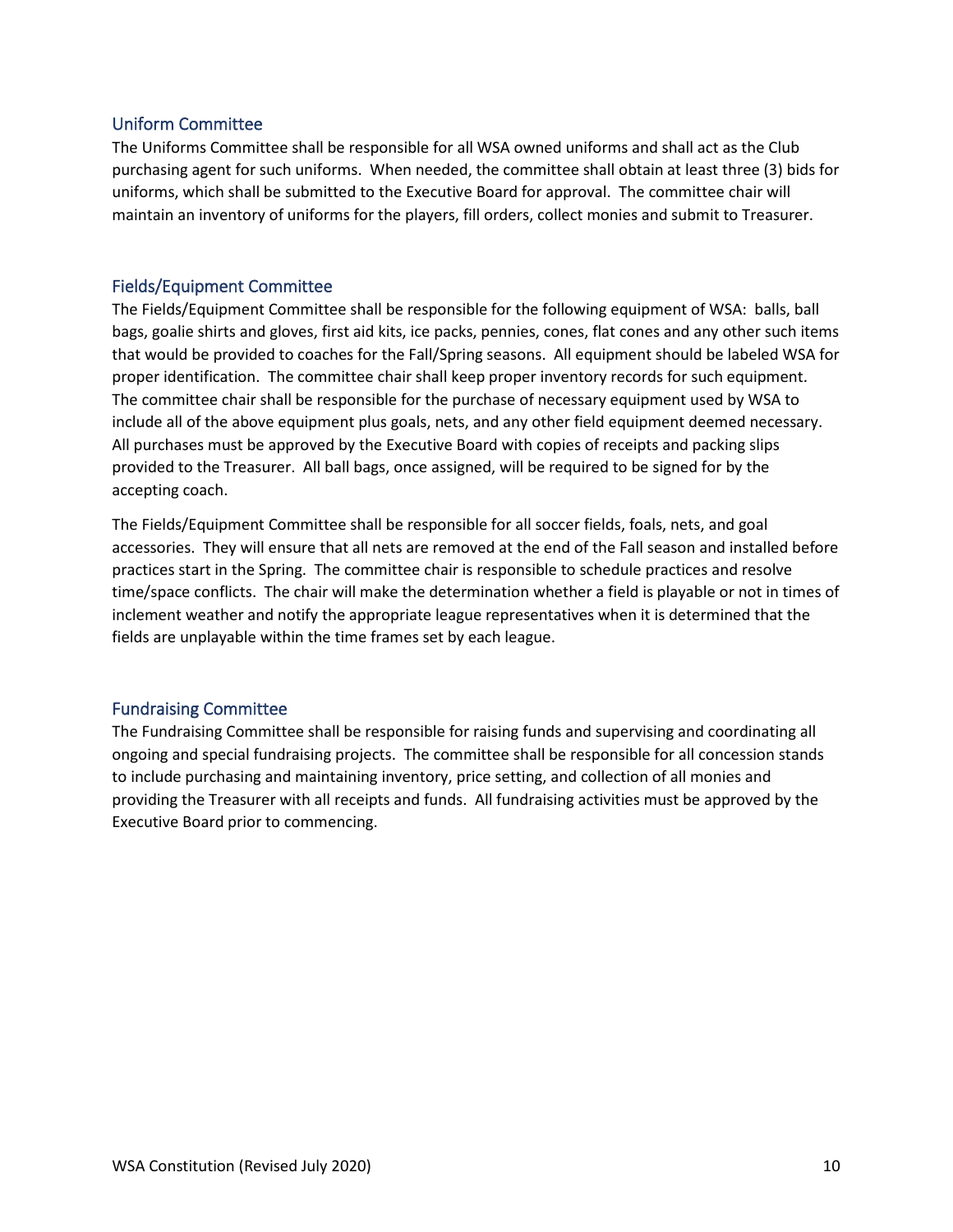#### Publicity Committee

The Publicity Committee shall formulate and execute all publicity and bring favorable attention for the Association to WSA and surrounding area. The Committee shall place notices of Association events in newspapers and other media and will endeavor to stimulate interest in the League. The Committee shall publish a newsletter and will work in various public relations capacities whenever applicable. Only Board approved material may be submitted to the Website Coordinator on a weekly basis to update.

#### **Webmaster**

The Webmaster shall be charged with creating, maintaining, and updating the Association website. This may be a paid position with the terms to be negotiated by the Executive Board.

# Article XIV

### Amendments to the Constitution

Proposed amendments shall be submitted in writing to the Secretary and shall state the purpose of the change, the language to be deleted and/or the language to be added. Proposed Constitutional Amendments shall be reread and shall onlyl be ratified by a vote of two-thirds of the general membership present and voting.

Proposed amendments will only be reviewed and voted on at the July general membership meeting.

# Article XV

#### **Dissolution**

Dissolution of the Wellington Soccer Association shall be by a 2/3 majority of the Executive Board. In the event of dissolution of the Wellington Soccer Association, all assets will be dispersed by the Treasurer to the Wellington High School Soccer Boosters.